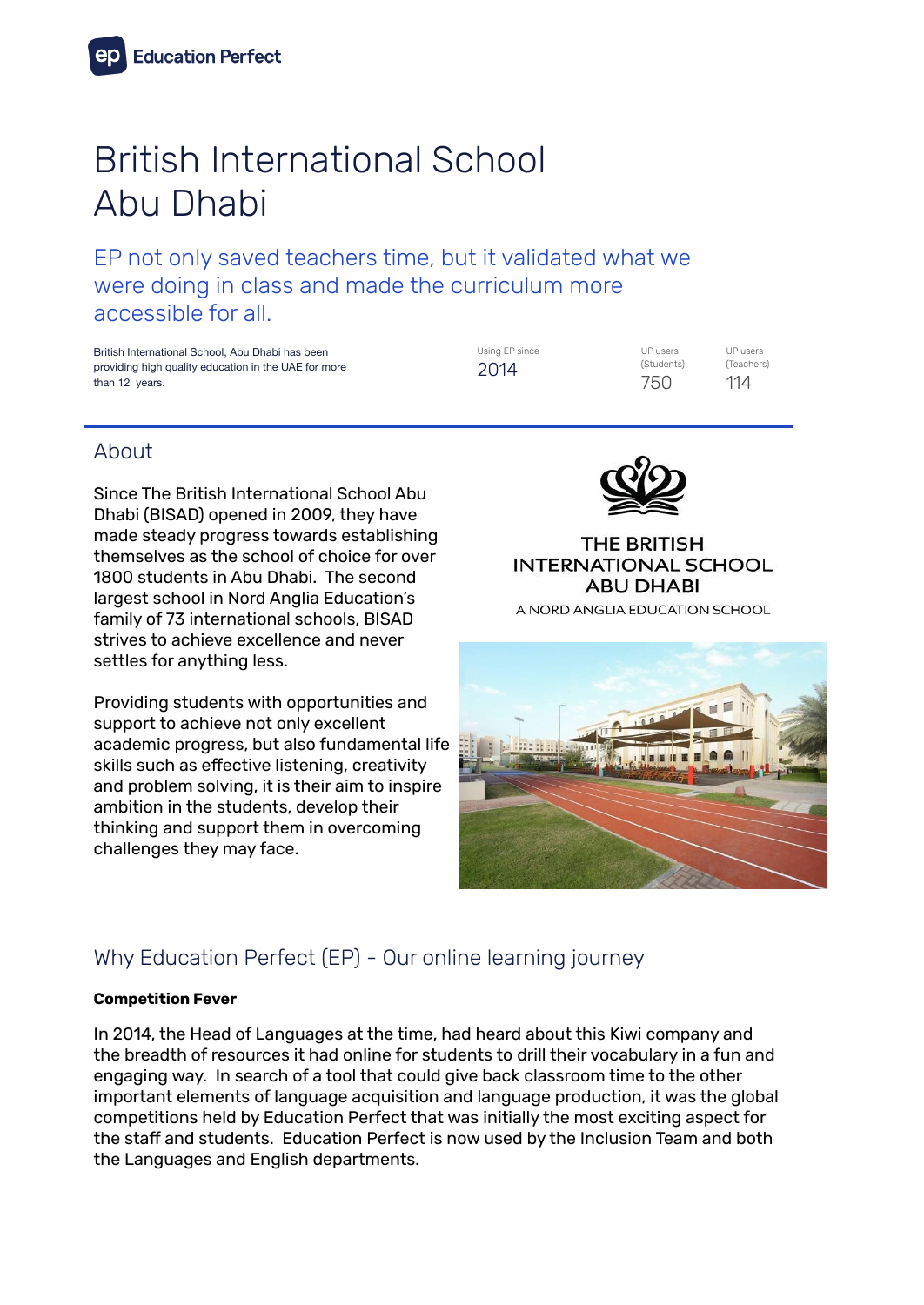*"We really saw the benefits and impact that EP could have on our teaching and the students' language learning experience. We have been using EP as a language learning platform in MFL and Arabic for over 8 years now, as one of the first schools in the UAE. We use it for vocab drilling, flipped lessons, reinforcing and practicing an aspect of language (grammar or topic based), and to build enthusiasm for languages in our school."*

> **Eric Depose** Head MFL British International School, Abu Dhabi

#### **The online learning journey - How BISAD navigated Covid-19**

Like many schools across the UAE, BISAD had already started navigating in the online learning environment and exploring more the use of digital tools. Using technology such as MS Teams and MS One Note to facilitate communication between teachers and students, and streamline the allocation and submission of homework and assessments.

Since the start of the pandemic, the school has continued to be innovative in the delivery of their lessons and curriculum through trialing different hybrid and online models, From all online live lessons and pre-recorded asynchronous lessons to hybrid teaching (some students online and some in class) to, at present, over 95% of students are now back on campus.

Education Perfect has provided a consistent learning place throughout this time and it has provided a varied option for students and they enjoy doing the tasks. It complements the work we do in class and supports real time learning.

*"I enjoy being able to watch the students as they work and see the gaps in their knowledge in real time. It provides something different for them in class and validates the work we do normally. For example, they completed a Shakespeare unit and EP contains exercises that focus on the language of Shakespeare. This was perfect to back up what we teach in the classroom, and validated the need for them to show an understanding."*

> **Julie Cannon** Head of Year 7 & English teacher British International School, Abu Dhabi

EP is more popular than ever and many departments are using evidence from EP to inform achievement and progress rates. Our stats show that students spent 9,600 hours on EP the 2020/2021 academic year and over 2,953,000 questions were answered (and we only have 306 students!).

One of the best features is that students can independently use EP for their own learning,